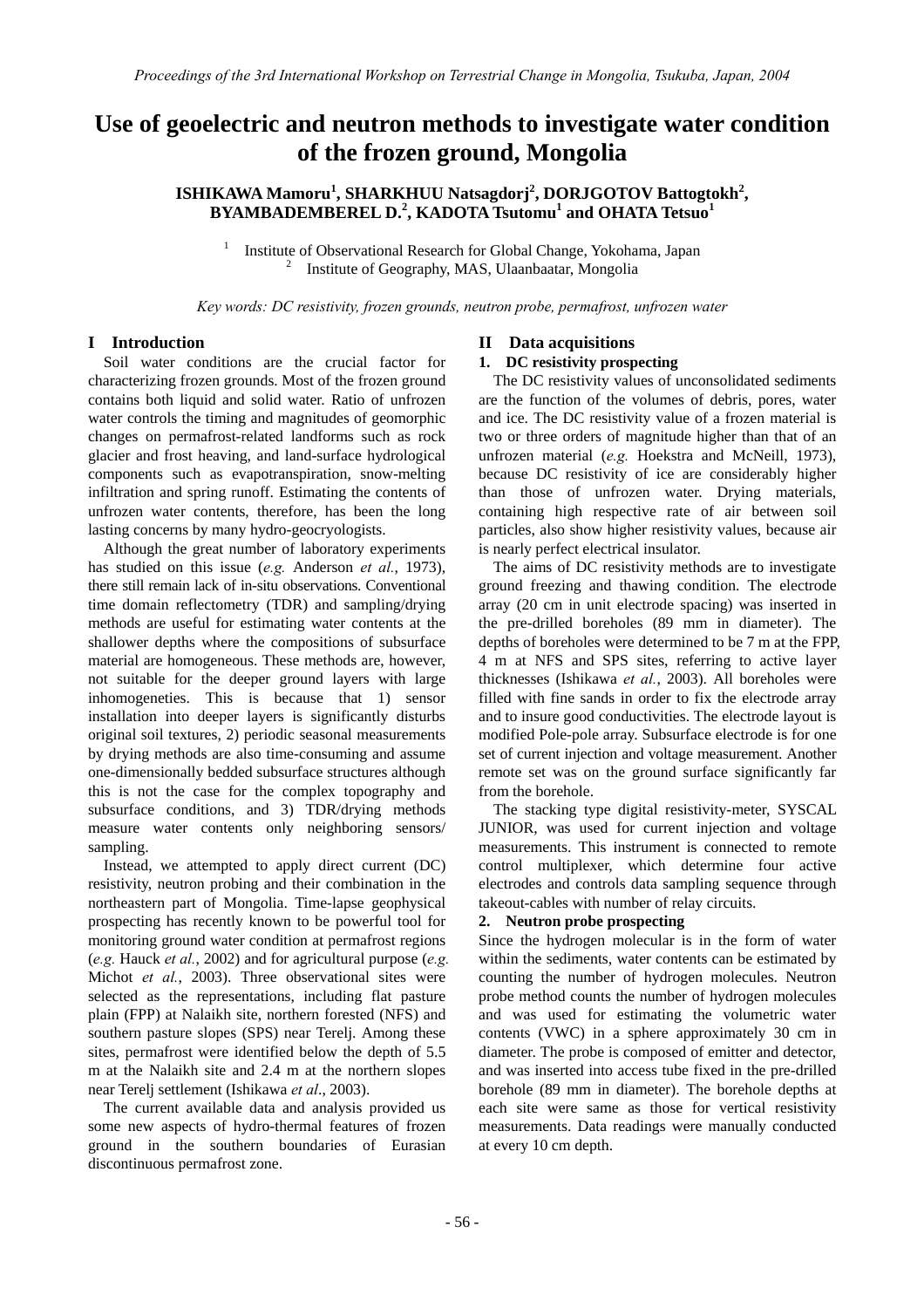### **III Theory for estimating unfrozen water contents of unsaturated soils**

 The neutron probe method determines the total contents of liquid and solid water. Accordingly, the combination with resistivity would enable us to estimate the volumetric rate of liquid and solid water. Relations between resistivity and water contents are formulated by Archie's empirical equation (Archie, 1942) for the unfrozen soils,

$$
\rho_t = a \rho_{w,i} P^{-m} S_{w,t}^{-n} \tag{1}
$$

and for the frozen soils,

$$
\rho_f = a \rho_{w,f} P^{-m} \left( S_{w,f} \frac{\rho_{w,f}}{\rho_{w,i}} \right)^{-n}
$$
 (2)

where *P* is porosity,  $\rho_t$  and  $\rho_f$  are the resistivity of frozen, unfrozen soils,  $\rho_{w,i}$  and  $\rho_{w,f}$  are the resistivity of unfrozen water within frozen and unfrozen soils, respectively.  $S_{w}$ is and  $S_{w,f}$  are the fraction of the pore space occupied by liquid water, frozen and unfrozen soils. *a*, *n* and *m* are empirically determined parameters. Rearranging eqs. (1) and (2), we obtain,

$$
\frac{\rho_f}{\rho_t} = \left(\frac{S_{w,f}}{S_{w,t}}\right)^{-n} \left(\frac{\rho_{w,f}}{\rho_{w,i}}\right)^{1-n}
$$
(3)

In partly frozen material, ionic transport still takes place in the liquid phase. Therefore resistivity depends strongly on the unfrozen water content *S* that is the fraction of water remaining unfrozen at subfreezing temperatures. *S* is given by (Daniel *et al.*, 1976),

$$
S = \left(\frac{\rho_{w,f}}{\rho_{w,i}}\right) \tag{4}
$$

For temperature below the freezing point resistivities increase exponentially until most of pore water is frozen, forming (McGinnis *et al.*, 1973)

$$
\rho_f = \rho_i e^{b(T_f - T)} \tag{5}
$$

where  $\rho_i$  is resistivity at the freezing point and *b* (in K<sup>-1</sup>) is constants. Substituting, eqs. (4) and (5) into (2), we obtain

$$
S = \left(\frac{S_{w,f}}{S_{w,t}}\right)^{\frac{n}{1-n}} \exp\left\{\frac{b(T_f - T)}{1-n}\right\}
$$
 (6)

where  $T_f$  is the temperature at the freezing point.

#### **IV Results and interpretations**

Fig. 1 shows the once-per-month profile of DC resistivities and VWCs from August 2003 to March 2004, including ground temperature records at same date. Permafrost conditions were identified underneath FPP and NFS sites.

At the FPP site, neutron probing found extremely dry active layer with several v%. In spite of such less water contents, resistivities have significantly increased after temperature to be turned to negative, indicating phase change of soil water from liquid to solid. On the other hand, resistivities of permafrost layers almost remained to be less than those of active layer, even though soil water contents were high. This fact indicates that water of permafrost layer is unfrozen and that freezing/thawing phase change might not occur.

No permafrost was found at SPS site, where soil water contents were generally low with 10% for all depths. At this site, resistivity varied with temperatures and moistures. For the upper layers, resistivity increased with drying for unfrozen soils, and increased with further cooling of frozen soils. The latter is due to phase change of water as observed at FPP site.

The thawed layers of NFS site showed the most significant seasonal changes of moisture variations. For the summer period, the water between 2.2 and 2.6 m are probably liquid state, while those below 2.6 m are solid, as inspected by DC resistivity values. It was found that water contents significant increased were just above the thawing front. This indicates impermeabilities of frozen ground at this site. Beside, decreasing in DC resistivity values of frozen ground are probably due to increasing in



**Fig. 1 Resistivity, Temperature and Moisture at FPP (upper), NFS (middle) and SPS (lower) sites.**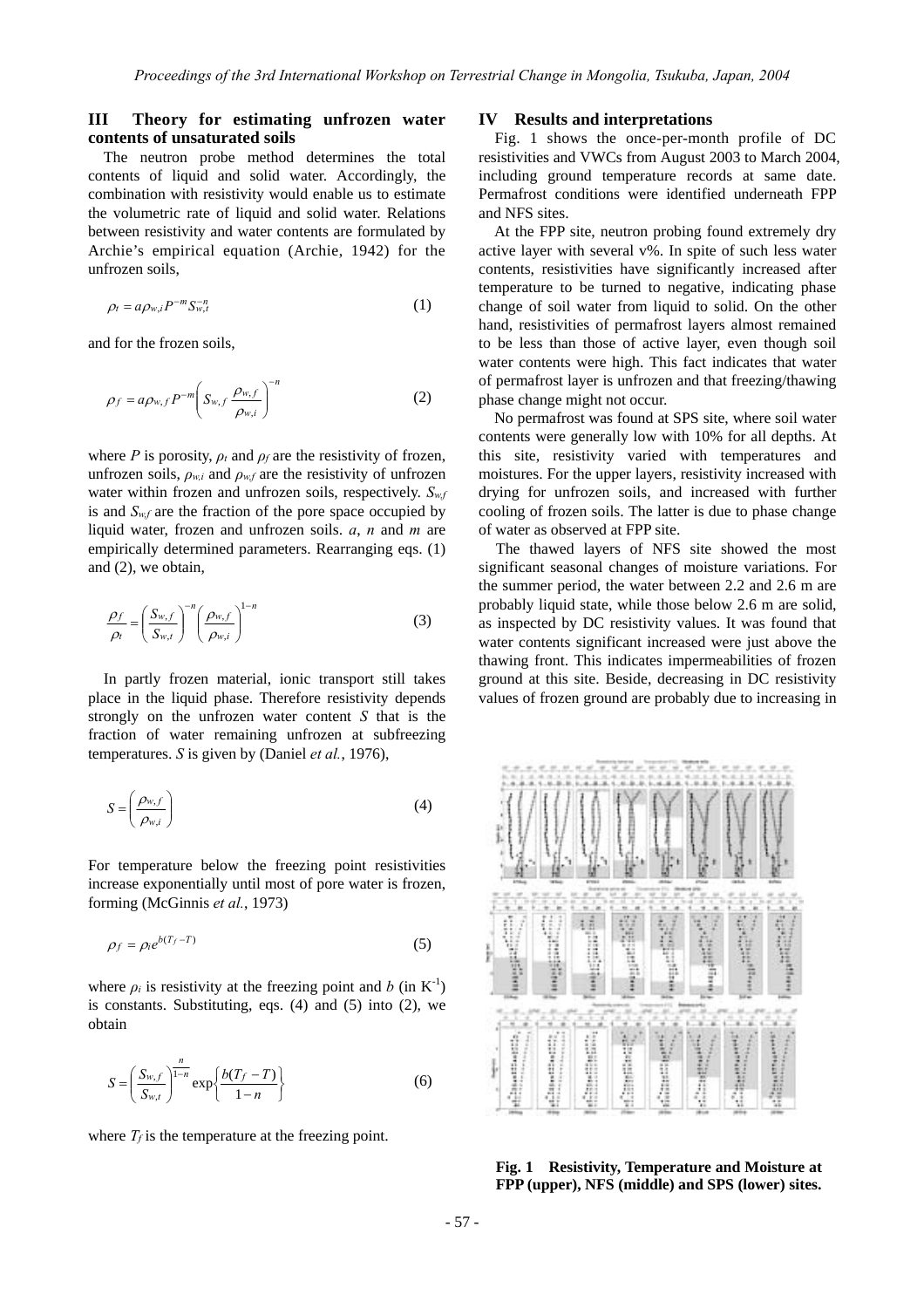unfrozen water. Such unfrozen water might be mobile and possibly migrated into overlying unfrozen layers. This consideration was from the fact that the VWCs below the depth 2.8 m slightly decreased especially from 19-Sep to 28-Oct when thawing front closed to permafrost table.

#### **V Determining soil-dependent parameters**

Solution (6) requires the values of saturation component *n*, resistivity at freezing point *ρi* and *b*. *n* was estimated in order to fit measured and calculated resistivity for unfrozen soils  $(T > T_f)$ . Calculation uses following multiplicative equations of temperature- (*i.e.*  $f(T)$ ) and moisture-dependent (*i.e.*  $g(T)$ ) functions (Rein *et al.*, 2004),

$$
\rho_t = \rho_i f(T) g(S_w) \tag{7}
$$

where  $\rho_0$  is the resistivity measured at a reference temperature and moisture. A temperature-dependent function is given by;

$$
f(T) = \frac{1}{1 + \alpha(T - T_0)}\tag{8}
$$

where  $T_0$  is the reference temperature,  $\alpha$  is the temperature coefficient of resistivity (=  $0.025$  K<sup>-1</sup> for most electrolytes, Keller and Frischknecht,1966).

 The resistivities are also influenced by changing water content. Moisture-dependent function can be expressed by (Rein *et al.*, 2004);

$$
g(S_w) = \left(\frac{S_w}{S_{w0}}\right)^{-n} \tag{9}
$$

where  $S_{w0}$  is the reference degree of water saturation.

 $\rho_i$  is simply determined by substituting parameter *n* into eq. (7). Finally *b* can be estimated by fitting eq. (5) to plots of resistivities versus subzero soil temperatures (Hauck, 2002).

Fig. 3 plots the parameters of *n*, *b* and  $\rho_i$  with coefficients (*a*) and their deviations  $(R^2)$  for *n*. It was difficult to estimate these parameters for deeper layers at FPP site because of nearly no change in resistivities and temperatures. Among three sites SPS site showed the best correlations, in which  $a$  and  $R^2$  were nearly equal to 1. For the FPP site coefficients for the upper layers seem to be well, while those of lower were less than  $0.5$  in  $R^2$ , probably due to insignificant seasonal fluctuation both in resistivities and temperatures. Similarities occurred at NFS site, where coefficients  $(R^2)$  at some depths were less than 0.5.

According to King *et al.* (1988), *n* mostly depend on grain sizes of soils, and tend to be larger for the finer soils. We found predominant *n* values were within 1 to 3,

which are in the coarse sand and silt categories. Considerably larger *n* values (more than 4) at FPP site probably indicate the presence of thin clay layers.

Exponential parameter *b* varied insignificantly with depths for NFS and SPS sites, ranging from 0.2 to 0.4  $K^{-1}$ . On the other hand, *b* at FPP sites increased from 0.2 to 3.5  $K^{-1}$  with depth, possibly due to the difference of initial water saturation (*e.g.* Hauck, 2002).

Resistivity at freezing point  $\rho_i$  can be simply determined by substituting above parameters into eq. (7). For this, it needs to input freezing points *Tf*, which may be estimated from plot of temperatures versus resistivities at each depth. They were ranged from -0.6 to -0.1 °C.



**Fig. 2 Plots of soil-dependent parameters determined.** 



**Fig. 3 Evolutions of unfrozen water contents at FPP (upper), NFS (middle) and SPS (lower) sites. Black dots shows the total water contents, the gray dots shows unfrozen water contents.**